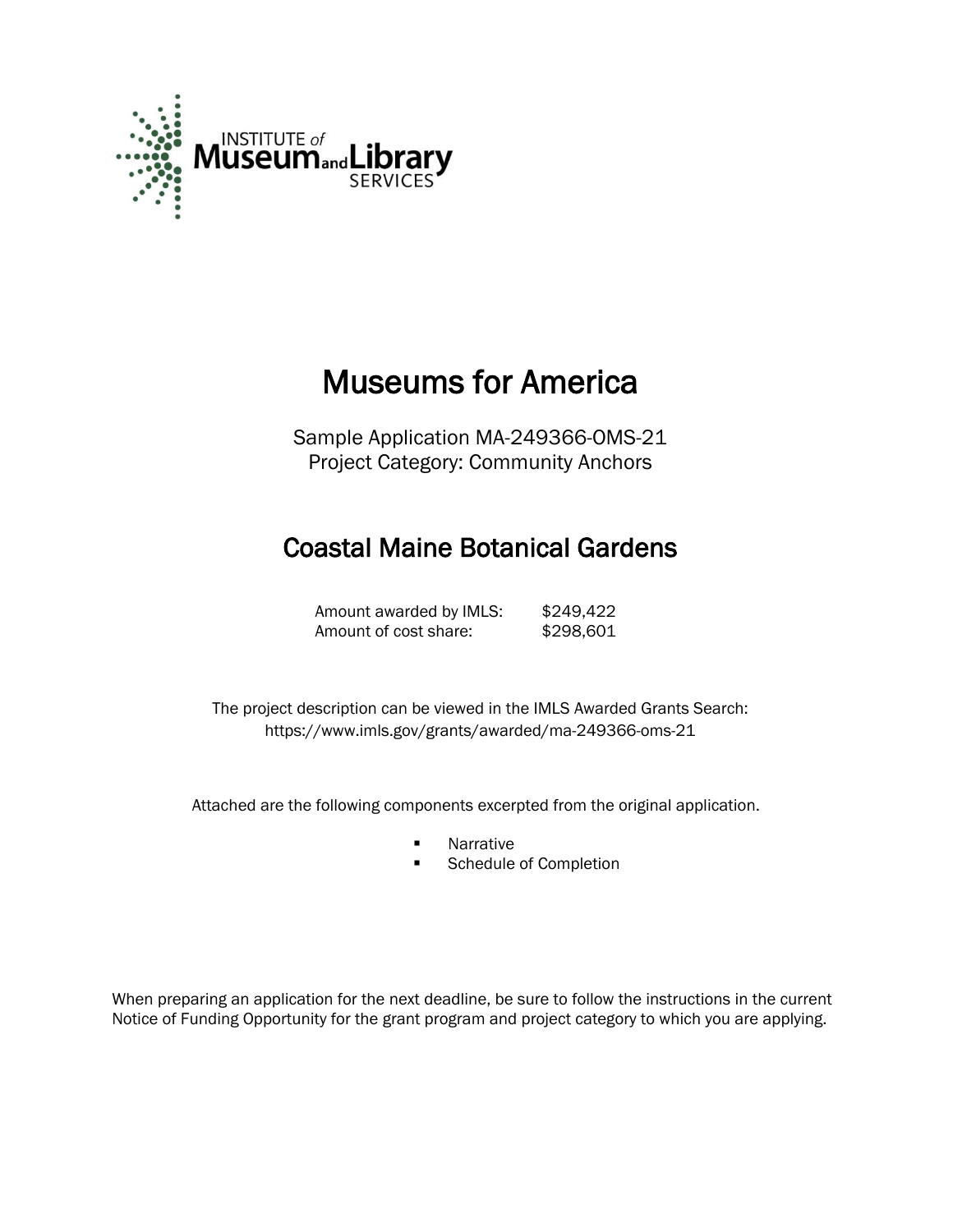**Project Justification.** This proposal is for a 36-month project to implement and evaluate *A Garden That Builds Community, a Community That Gardens: Growing Horticulture for a Sustainable Future*, a planned program at Coastal Maine Botanical Gardens (CMBG/the Gardens) for expanding horticulture's role in the community. This program will leverage the Gardens' extensive capacity for horticulture, education, and research to establish a community of practice that will address an urgent regional community need for new career paths and trained recruits in sustainable horticulture. The total project cost is \$548,023, of which \$249,422 is requested from IMLS and \$298,601 is provided as cost-share by CMBG.

A regional community need for this program was initially identified during the development of *Master Plan 2015-2035*, a plan to guide the development of the Gardens through the first third of the 21st century. With IMLS support (MA-20-13-0176-13) and the participation of over 200 garden professionals, designers, horticulturists, community leaders, business leaders, stakeholders, staff, board members, and visitors, the Gardens completed a comprehensive Master Plan that mandated strengthening our programming in our key mission areas of horticulture, education, and research. Specifically, Master Plan stakeholders identified that there was no equivalent regional program anywhere in the state, and that both the local community and the industry as a whole were missing opportunities as a result. A program for professional horticulture for the benefit of CMBG's community partners is thus a core element of our strategic direction. Supp. Doc. No. 1 is a graphic summary of *Master Plan 2015-2035*, Phase I. Further planning for this initiative continued in 2016 as part of the development of our current *Strategic Plan 2017-2022*.

Our vision is to leverage the Gardens' collections, staff, facilities, and partnerships to provide communitydriven co-created professional training in aspects of consumer horticulture (CH); to create trusted spaces for community learning; and ultimately to strengthen our constituent communities. This program will establish CMBG as a community anchor and a catalyst for leveraging horticulture as a vehicle to help communities enrich lives, create jobs, and build on the cherished natural heritage of the Maine environment. Our immediate goals are to cultivate healthy, connected communities; to be a driver for the horticultural economy; and to restore, protect, and conserve natural resources. Our ultimate goal is to improve community well-being and contribute to creating behavioral changes resulting in livable sustainable communities. The Gardens constitutes the infrastructure for the program, providing indoor and outdoor hands-on opportunities for learning about fields and careers in consumer horticulture. A graphic presentation of our Theory of Change for this project is provided in Supp. Doc. No. 2.

The beneficiaries of this project will be a revitalized, more resilient regional community inspired by employment grounded in stewardship of the Maine environment. Specific beneficiaries will be students who gain practical work skills and discover career paths in landscaping and horticulture; landscapers and landscape designers; horticultural therapists participating in a growing community of practice; and community members who benefit from sustainably managed landscapes where they live.

This project aligns with the IMLS agency-level goal of promoting museums as strong community anchors that both enhance civic engagement and cultural opportunities and are catalysts for economic vitality. Although this project includes teaching and learning components, the need for the project comes from the community; program elements are co-created around community partnerships, and the ultimate impacts specifically and collectively contribute to a clearly defined overall regional need. This project will leverage the Gardens' expertise, knowledge, and physical campus to broaden community engagement, and will establish partnerships that strengthen community connections by meeting community needs.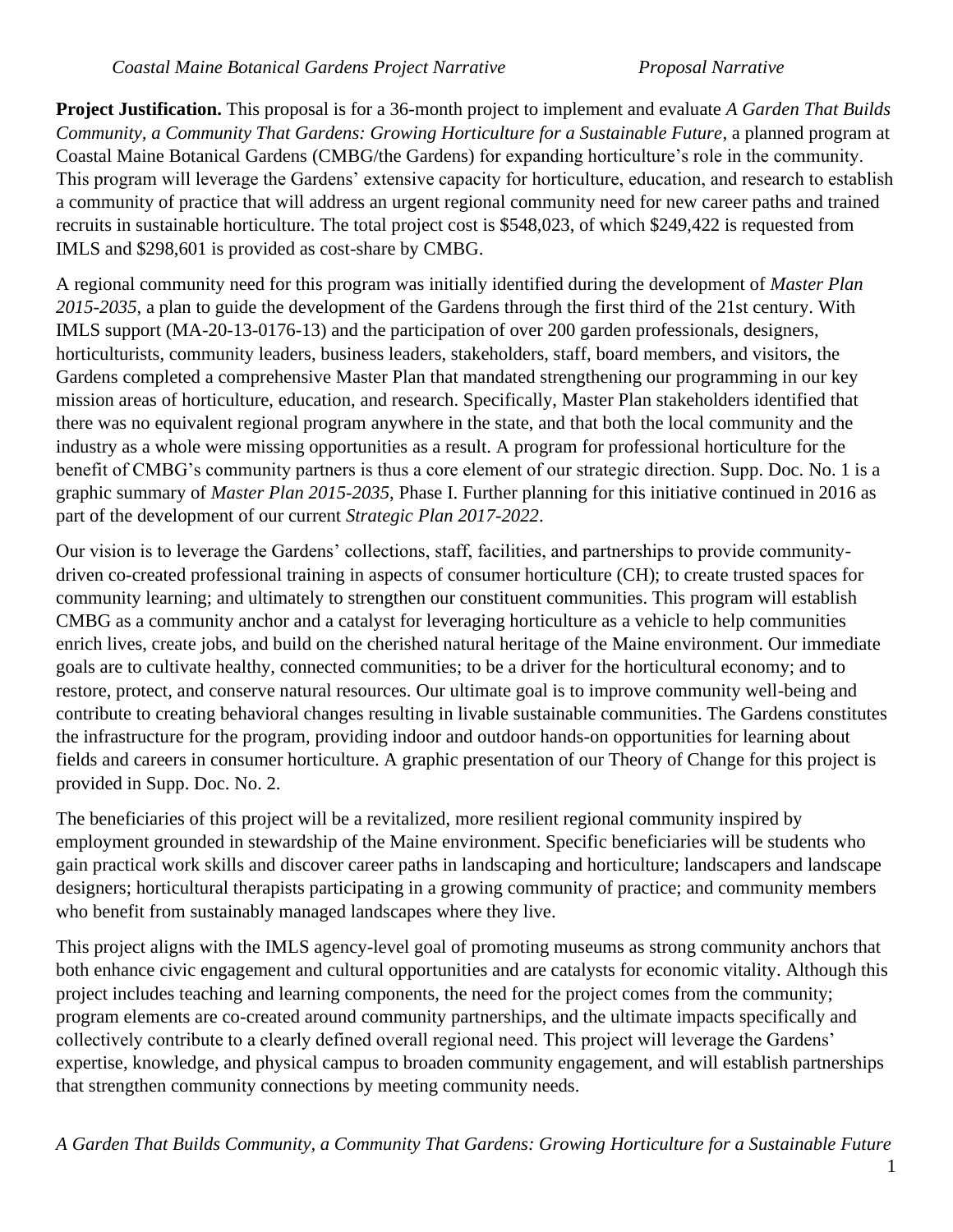These needs have been identified in planning sessions we have led, as well as others where we have simply had a seat at the table. In 2016, in a community-visioning meeting convened by the Maine Community Foundation, several community priorities emerged that directly aligned with our Master Plan. Highlighting current needs while visioning the future, relevant vision statements from local stakeholders in the meeting included: "We are able to retain more of our youth"; "We are able to grow our labor force by providing sustainable jobs for younger workers"; "Teens have a sense of place"; "We promote small business development"; and "We have protected our natural environment". Importantly, increased access to vocational training was identified as a way to address local challenges while simultaneously building on regional strengths in the area.

The need for this project is further evidenced by research documenting regional economic distress and the demand for well-paying jobs in outdoor professions and trades. Stats America shows that in late 2019 (pre-COVID) over 40% of Maine census tracts were below the federally-recognized level for economic distress, and five of these tracts are located in the MidCoast region. Indeed, Lincoln County, where the Gardens is located, is in the midst of an economic transition as traditional natural resource industries decline. The county also has the highest median age residents in the state, which in turn has the highest median age in the nation. The state currently forecasts a 7% population decline in the region.

As a result, multiple regional employers are increasingly coming together to collaborate and collectively address community need by focusing on growing new industries in the region. The Gardens is a key stakeholder in this collaboration and has shaped this proposal to align with this emerging cross-sector approach. We argue that this program will provide opportunity for job training in needed areas, which will contribute to relieving this economic distress and create economic opportunities consistent with Maine's stewardship ethic and with a workforce that values the outdoors. For us, this means focusing on the sector that defines our core: horticulture.

Horticulture is one of the most rapidly growing industries in the American economy. According to a 2019 study by Adroit Market Research, the global greenhouse horticulture industry will grow by a compound annual growth rate of 7.9%, reaching a market size of \$41.84 billion by 2025; the U.S. market is projected to expand by 6%. More locally, in 2018, Maine's horticulture industry hit double-digit growth. In 2016, the Maine Landscape and Nursery Association (MELNA), a partner in this proposal, launched Plant Something, Plant Maine, a public relations campaign emphasizing gardening to improve health, economic value, and the environment. As a result, in its first year, 15 statewide garden centers saw a 22.3% increase in sales and a job growth rate of 13.1%. Similarly, according to the National Agriculture Statistics Service (NASS), the number of cut flower and florist greens producers more than doubled between 2012 and 2017.

Meanwhile, as Maine's horticultural industry is growing and expanding, the baby boomer generation is aging out of the workforce, and many industries, including horticulture, find themselves at a critical point. Maine's most recent agriculture census shows a similar trend, with the average age of principal producers increasing to 57.4 years. A recent study by the Maine Department of Labor projects many job openings by 2025.While the industry is growing, both a lack of continuing education opportunities and limited pathways for young people are widely perceived gaps. Throughout our project planning, this need was regularly cited by our stakeholders.

*A Garden That Builds Community, a Community That Gardens: Growing Horticulture for a Sustainable Future* In response, to prepare for this project, the Gardens convened an Advisory Committee of industry leaders, including university department heads, educators, business owners, and Extension agents. Consistent with the data cited above, a common complaint was the lack of trained horticulture workers needed to fill jobs in the rapidly expanding industry, as evidenced by Cheryl Rich, Department Chair, Environmental Horticulture, Southern Maine Community College: "We had 27 businesses at our last job fair. So many people are looking, so many more than there are people to hire. At least we can tell students we have 100% job placement. We had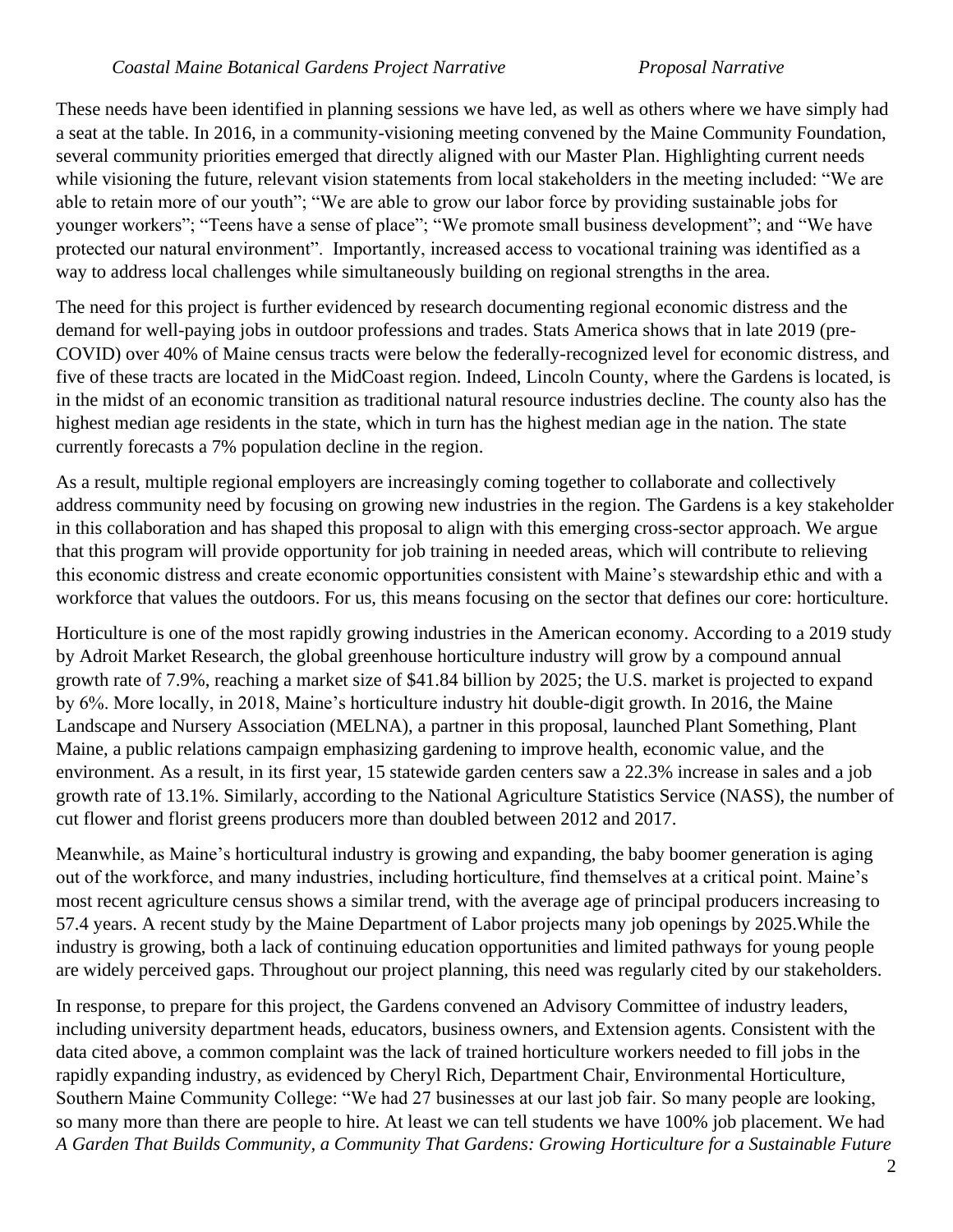one woman who had five job offers. It was great for her, but not great for the industry." A thorough summary of conclusions of the Advisory Committee's work in 2018 and 2019 is attached as Supp. Doc. No. 3.

In further preparation, we directly interviewed program managers and reviewed professional horticulture programs offered by peer institutions such as Longwood Gardens, Brooklyn Botanical Gardens, and Berkshire Gardens, We then piloted course offerings and activities in three tracks in 2018 and 2019**:** *(1) Experiential Education for Youth, (2) Advanced Studies in Horticulture, and (3) Community of Practice Development for Horticultural Therapy.* Each program was evaluated by participants and the evaluations reviewed by the Advisory Committee described above. The advisory committee also reviewed interest surveys sent to stakeholders and program participants; a summary of those responses is also included within Supporting Document No. 6. Interest in therapeutic horticulture and horticulture therapy was very high, and in October, 2019, CMBG hosted a four-day accredited course in Fundamentals in Horticultural Therapy sponsored and taught by the American Horticultural Therapy Association and Gardens staff. Review and evaluation of all of these pilot programs has directly informed the specific implementation needs in this proposal. A sample summary of a program evaluation has been included as Supp. Doc. No. 4.

Finally, in designing and developing this programming, CMBG intends to apply the growing framework of consumer horticulture to our programs. The National Initiative for Consumer Horticulture (NICH) defines consumer horticulture as "the cultivation, use, and enjoyment of plants, gardens, landscapes and related horticultural items to the benefit of individuals, communities, and the environment. These activities rely on the understanding and application of the art and science of horticulture." Consumer horticulture explicitly links the practice and industry of horticulture to community benefit. Supp. Doc. No. 5 is a NICH info-graphic illustrating the landscape of consumer horticulture.

In Maine, the landscape for consumer horticulture includes an expanding organic farming industry (Maine Organic Farmers and Gardeners Association), a robust landscape and nursery industry (MELNA), and Maine's historic forestry industry. Other important residents on this landscape are public gardens (CMBG is the largest), a rapidly expanding school gardens initiative, gardens at correctional institutions, and plantings in clinics and hospitals. Indoor and outdoor home gardens, gardens in the workplace, Maine Audubon, Wild Seed Project, and lake associations are also significant players. Finally, aspects of consumer horticulture are offered as part of horticulture programs at the University of Maine, private colleges, and local community colleges. The majority of these organizations have served on our Advisory Committee or are partners in this proposal. Importantly, none of these players offers programming of the specific type we propose, which intentionally targets gaps identified by many of these stakeholders. Supp. Doc. No. 6 illustrates the CH landscape in Maine.

An added strength in this proposal is the intentional integration with the infrastructure development associated with our *Master Plan*. During the second project year, we will be opening our new Plant Propagation Facility, a key component of our planned expansion, allowing for the in-house propagation of plants for our public gardens and for a specific focus on the research and development of new plant breeds adapted for warming northern climates. The Plant Propagation Facility is designed to integrate student learning spaces directly into its operations; students participating in our programs will be able to study, learn and work in this space alongside Horticulture Department staff. An artists' sketch of the facility is attached as Supp. Doc. No. 7.

*A Garden That Builds Community, a Community That Gardens: Growing Horticulture for a Sustainable Future* Moreover, as evidenced in our Theory of Change, (Supp. Doc. No. 2) an additional impact of this proposal is long-lasting environmental impact, achieved through a focus on native plants, pollinator plantings, and sustainable practices within our programs. This, too, reflects a growing need from the community. The nearby urban centers of Portland and South Portland, in response to public demand, recently passed ordinances driving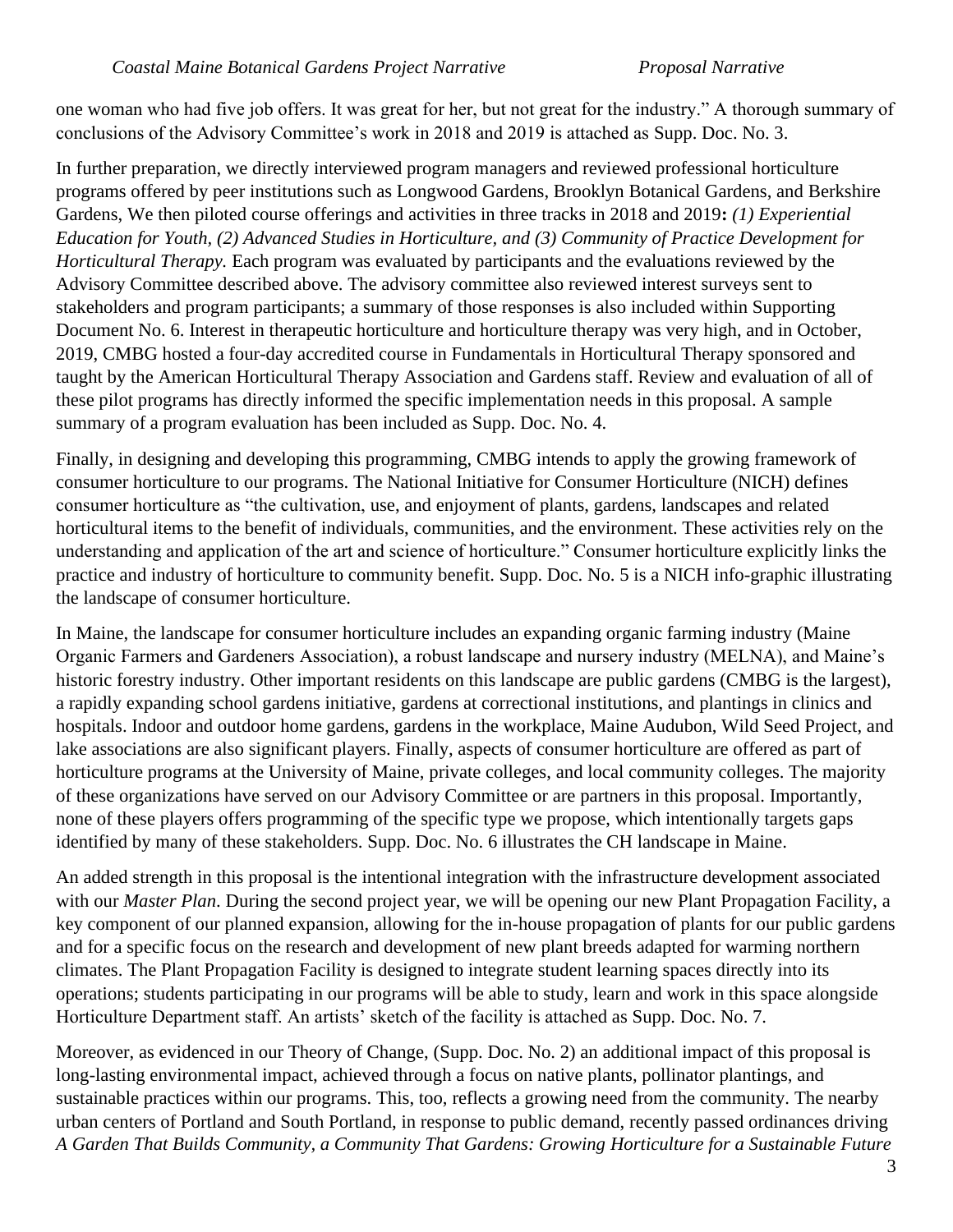sustainable practices through regulating herbicide and pesticide use. City officials in both communities have expressed a need to provide professional training and education to support adoption of practices that lead to compliance with these community-driven regulations. Project partners Maine Audubon, Ecological Landscape Alliance, and Wild Seed Project, as well as these municipal partners, will help ground this focus.

This project's innovation is in creating unique pathways to address gaps within the sector where our expertise lies (horticulture) in ways that address broader needs in the community. Our overarching aim is to take a diverse, inclusive approach that will engage many different sectors of society in leveraging the power of plants and horticulture to make a difference in in our communities, our landscapes, and in our lives. As evidenced in our Logic Model (Supp. Doc. No. 8), our effort leads to impacts on economic, environmental, and social levels throughout the community. By working with such a diverse array of partners, the Gardens will build a vibrant network of people, places, and projects that combine to make our community a thriving place.

**Project Work Plan.** Based on our prior pilot initiatives and our work to engage the broader community and sector-specific stakeholders in program design, we are now prepared to fully develop three independent community catalyst tracks. Over 36 months, each track will be developed through a co-creative developmental process leading to the launch of mature tracks in 2024. This process will engage community partners from the Maine consumer horticulture landscape to both establish new career paths and develop expertise in consumer horticulture. Supp. Doc. No. 9 identifies proposed activities for each track and key performance measures we will use to assess development. Professional external evaluation is integrated throughout implementation.

*Track 1. Experiential Education for Youth***.** This track will expose more local young people to the potential of a career in horticulture and help interested individuals build a skill set at an early age that will set them up to succeed in the field. We will partner with Jobs for Maine Graduates, expand our outreach for paid internships and learning opportunities to regional schools, including Wiscasset Middle High School and Boothbay Region High School, and coordinate with the managers at UMaine's School of Food And Agriculture and Southern Maine Community College (SMCC) to provide hands-on learning activities that supplement their coursework. We will strengthen our internship program to provide a more intentional apprenticeship program for local high school students inspired by work in trades and/or outdoors. An initial iteration of this track was piloted in spring 2018 with a local high school through a three-week intensive program. Based on lessons learned, we will also provide "short-term" horticulture intensives (one to two-week classes) for students at area high schools and create service-learning opportunities that emphasize experiential and hands-on education. Through this program, students who might not otherwise consider college or a career in an environmental field may become encouraged to do so. Upon completion of our apprenticeship, the students will be in a strong position to seek a degree and continue in the green industry. Further, as our research and propagation facilities grow, we will also integrate student experiences in these operations.

*Track 2. Advanced Studies in Horticulture for Landscapers, Design Professionals, and other Practitioners.* Based on the feedback of our Advisory Committee, there is a strong need for continuing education in advanced, specialized content so professionals can improve their practices and deliver to their clients. Further, many landscape professionals seek to improve the environmental sustainability of their operations or to learn new skills to grow their business, but do not have an accessible resource where they can obtain these focused trainings. By teaching cutting-edge courses on sustainable practices and new technologies (green roofs, vertical gardens, etc.), professionals will be able to improve their skills, better market their credentials to prospective customers, and grow the industry overall. They will also be able to better meet the growing public demand for sustainable practices, some of which are now required by regulation in neighboring municipalities. To pilot this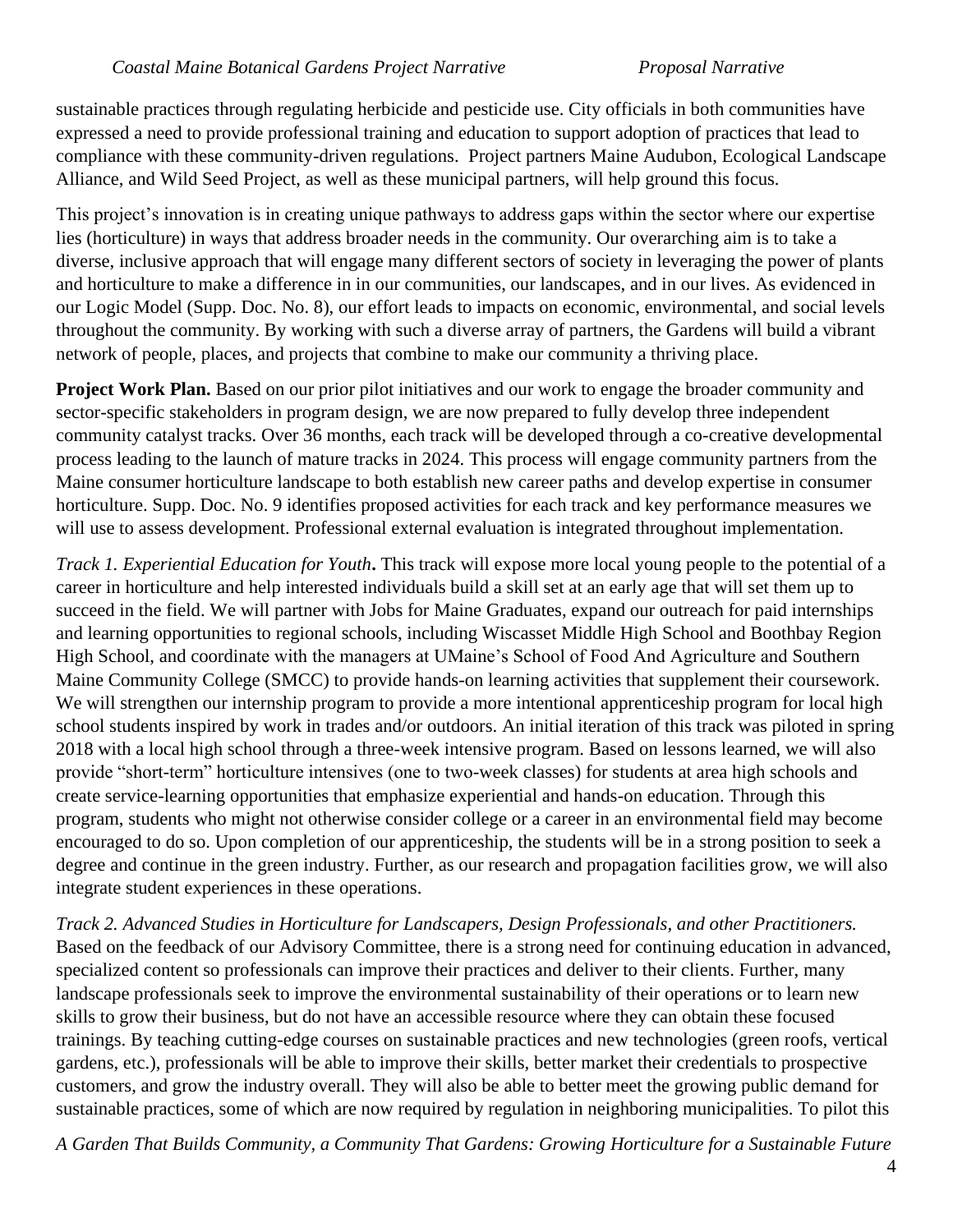program, we offered four courses in the winter of 2018 and 2019, all of which had 40+ attending and desiring more, similar offerings. To develop this program, we will work with University of Maine, Southern Maine Community College (SMCC), Maine Landscape and Nursery Association, Maine Department of Agriculture, Conservation and Forestry, and others to drive economic, environmental and social value in our region.

*Track 3. Community of Practice Development for Horticultural Therapy***.** The growing field of Therapeutic Horticulture aims to use the therapeutic benefits of plants and gardening in a wide array of settings, from informal to institutional. According the U. S. CDC, one in four Americans suffers from a physical or cognitive disability; the rate is over 50% for Americans over 65. Lincoln County has a median age of 48.1, the oldest county in the oldest state. In response, CMBG emphasizes economic, social, and physical accessibility and ADA compliance. CMBG is one of a handful of botanical gardens in the country offering a Therapeutic Horticulture program that currently serves adults with developmental disabilities, people with vision loss, and elders with Alzheimer's or dementia. In the past two years alone, we served over 800 clients from eight partner organizations throughout our region. We have expanded our program by becoming a training host site for the Horticultural Therapy Institute and hosted the institute's national four-day training in 2019. We have also served as the host for meetings of the Northeast Horticultural Therapy Network (NEHTN). These are key steps in building national partnerships and networks in order to strengthen our own training program. Participants in this track will be partnered with direct service and elder care organizations already within our active network. The goal of expanding professional training in horticultural therapy recognizes the role of horticulture in cultivating healthy, connected, and engaged communities due to the diverse physical, psychological, and social benefits of horticulture. Our proposed planning is premised on partnering with national organizations such as the Horticulture Therapy Institute and consultation with Barbara Kreski, a nationally known pioneer in the field.

Initiating the overall project, CMBG will hold a plenary session in September 2021, including key project staff, community stakeholders, current and potential partners, external consultants, and the evaluation team. The plenary will review pilot program activities conducted from 2018 to present, introduce participants to the Gardens' planned Plant Propagation Facility, and foster open discussion and dialogue to shape expansion of the program. The project evaluation team will be an integral part of this important plenary session, introducing participants and explaining the evaluation process.

During October-December 2021, the core project team will meet in workshops with appropriate partners and stakeholders to develop an advanced pilot for each catalyst area. We anticipate the following initial activities in each track, to be launched in late winter and spring of 2022:

• *Experiential Education for Youth*: weekly experiential education opportunities in partnership with Jobs for Maine Graduates and two area high schools; new apprenticeship opportunities developed for students aspiring to discover careers in horticulture and landscape design; direct community service days for students.

• *Advanced Studies in Horticulture*: three one-day seminars, 2-3 intensive 4-week study courses, and a special course in plant propagation and management in our new propagation facility. These programs will be offered during late winter of 2022 and evaluated for their effectiveness.

• *Community of Practice for Horticultural Therapists*: initiation of four-day workshops, with Horticultural Therapy Institute; initiation of new paid internship opportunities that create pathways for accreditation; piloting new off-site horticulture therapy programming; community of practice convenings.

During the second and third project years, each community catalyst area will be enriched, refined, and evaluated in preparation for launch as fully developed programs in the summer of 2024. During each year of the project, we will expand our network of community partners.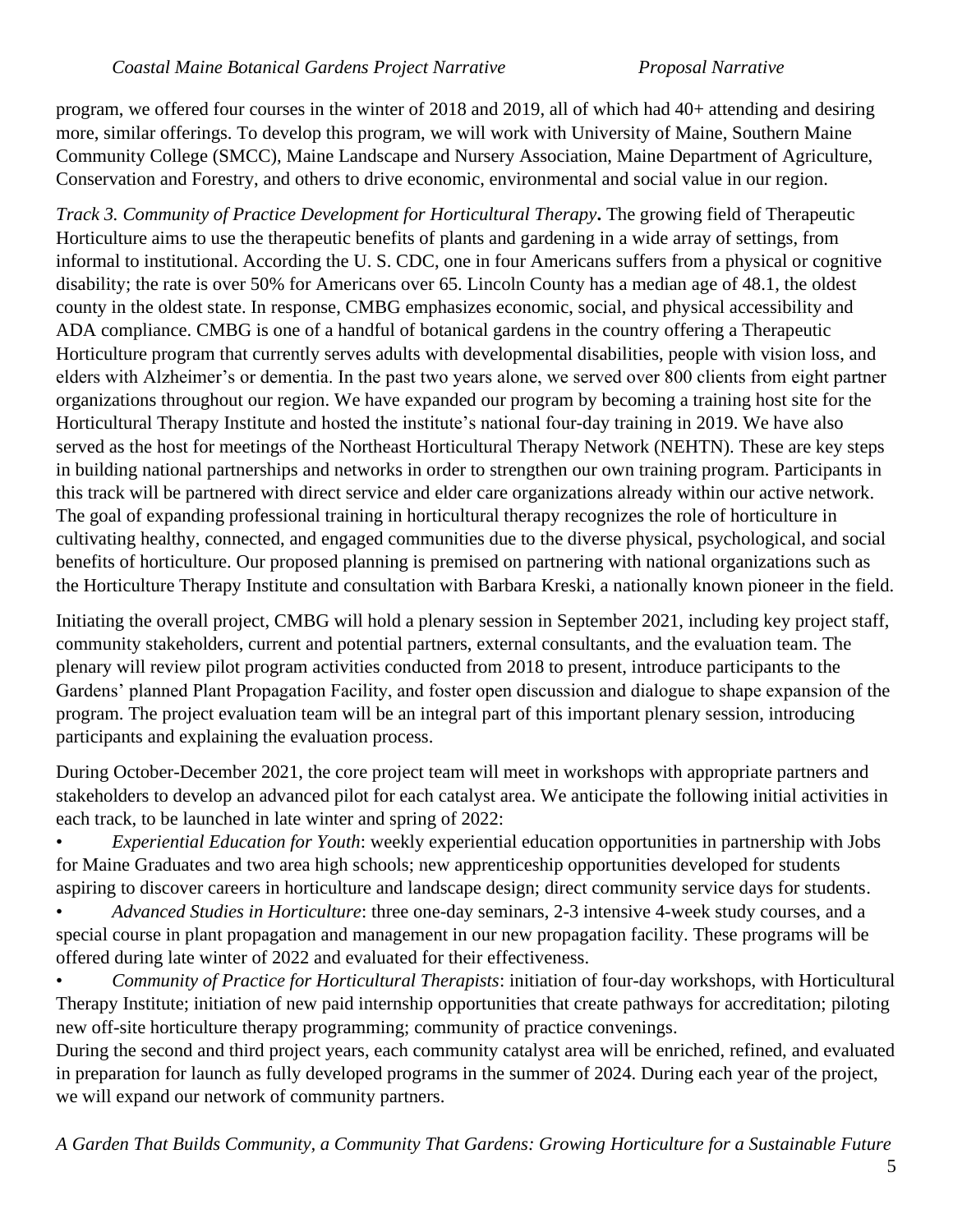#### *Coastal Maine Botanical Gardens Project Narrative Proposal Narrative*

Although this project has very high institutional priority, is tightly focused, and builds on a base of existing programs and Gardens infrastructure, we have accounted for several possible risks in the work plan. One risk is in not adhering to a rigorous schedule for completing key tasks. To mediate, we have built specific milestones into the schedule of completion as well as quarterly progress reviews by a team consisting of the project director, the CMBG President and CEO, and the Director of Horticulture. A second risk is the potential lack of availability of specific Gardens demonstration sites due to ongoing Phase 1 *Master Plan* construction. Therefore, the work plan includes the awareness that flexibility will be needed in coordinating planning workshops with available facilities and other resources. For this project to succeed it is essential to closely integrate hands-on, applied projects for participating youth, interns, and students with the detailed needs of the CMBG Horticulture Department. Finally, we also recognize that the timeline on control of COVID-19 is not certain. This may affect group sizes and participation rates. We successfully dealt with significant restrictions in the 2020 season, creating successful virtual programming and on-campus socially distanced programs.

The project will be directed by Mr. Daniel Ungier, CMBG Director of Education and Interpretation. He will be assisted by CMBG staff including Ms. Brady Barber, Educator and Horticultural Therapist; Bridget VerVaet, Youth Education Programs Assistant, and a newly created Education Assistant position; and Ms. Sharmon Provan, Director of Horticulture. Administrative support will be provided by Ms. Cathy Messmer, Business Manager; Mr. Adam Harkins, Facilities Manager; Ms. Judy Webb, Finance Assistant; and Ms. Gretchen Ostherr, President and CEO. Two seasonal internships will complete the project staff.

Through the work of an advisory committee and one-on-one conversations, this project has been carefully structured to partner with key organizations, to address existing gaps in continuing education, and to avoid duplication or competition of services. Collaboration among consumer horticulture practitioners and providers is essential for this project to create a community of practice for consumer horticulture. Through inclusive general meetings and co-created workshops and learning sessions, we will encourage equitable and mutually beneficial outcomes. We believe our program addressing specific gaps in the landscape and our letters of support speak to this intentionally designed collaboration. Letters that provide testimonials to this design and plans for this initiative and/or outline specific collaborative efforts are attached (Supp. Doc. No. 10).

We have engaged Randi Korn & Associates (RK&A) as the external evaluator for this project. RK&A, with the experience and track record ideal for this project, will conduct formative and summative evaluation of proposed horticulture programs to understand: 1) the strengths and challenges of the programming during the first 12 to 18 months, plus the extent to which the programs support the intended outcomes, and 2) the long-term impact of programs on participants and on the community at large. Supp. Doc. No. 11 has the evaluation plan outline.

This project, by its very collaborative and inclusive design, and because of the diversity and range of experience of the project team, provides ample opportunity for diverse perspectives from a broad range of consumer horticulture entities and practitioners. Our external advisory team brings perspectives from academia, business, municipalities, and public gardens. This project is informed by networking through NICH and the American Public Gardens Association, as well as long-term association with other public gardens. Finally, to track our progress, we have built specific milestones into the schedule of completion, including quarterly review of progress by a team consisting of the Project Director, the President and CEO, and the Director of Horticulture.

*A Garden That Builds Community, a Community That Gardens: Growing Horticulture for a Sustainable Future* Project-created partnerships and networks will spread results widely throughout the consumer horticulture and public gardens communities. We will present results at meetings of the American Public Gardens Association, the National Initiative for Consumer Horticulture and the Horticultural Therapy Institute. We plan publication of results in *Horticultural Technology*, the *Journal of Therapeutic Horticulture*, and *Public Gardens*.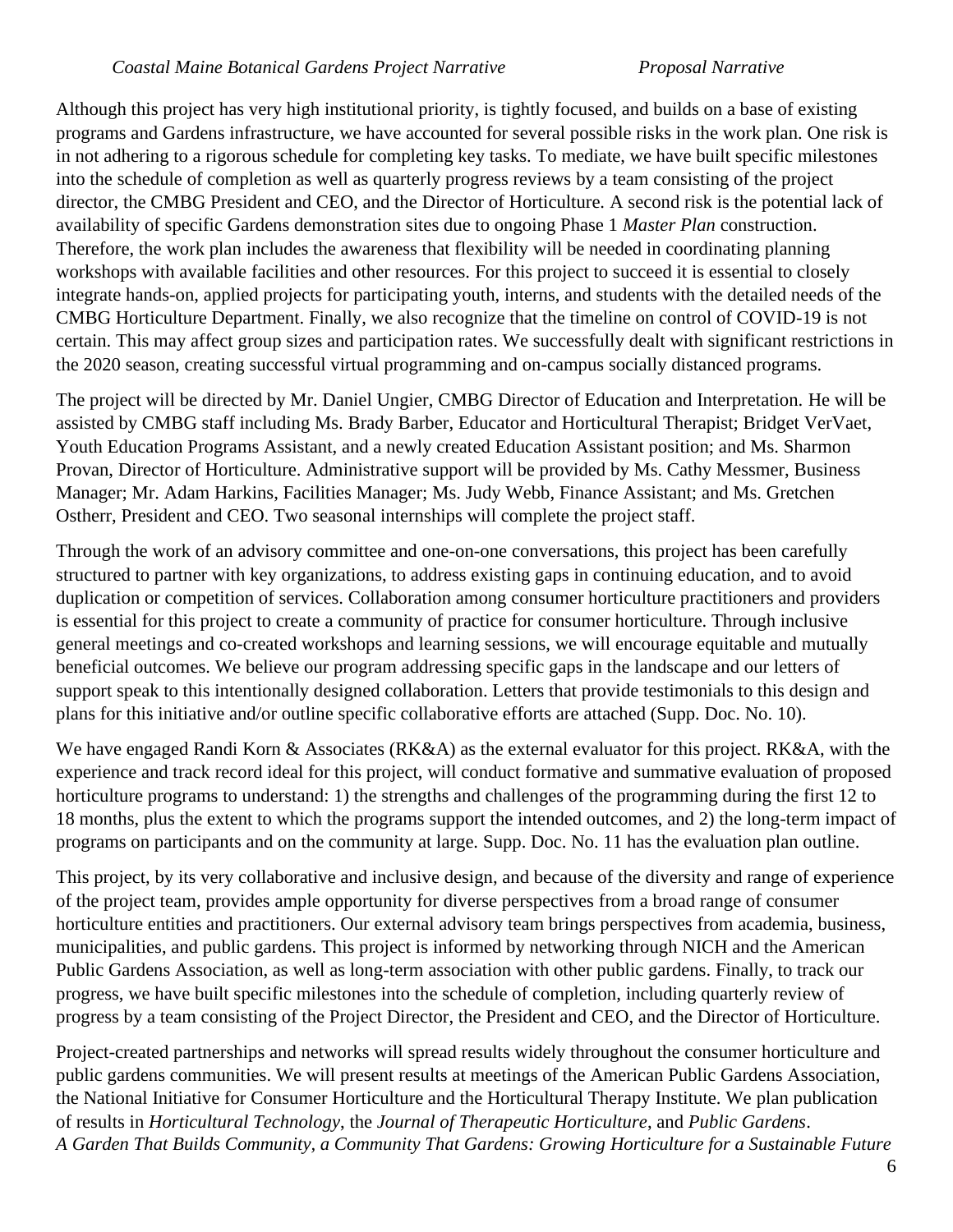**Project Results.** The outcomes and impacts of this project are presented in full depth in its Logic Model (Supp. Doc. No. 8). Each of the three tracks outlined in our Work Plan has planned and measurable short-term outcomes we expect to achieve during the grant period: (1) students will discover horticulture and engage in direct, hands-on experiential learning; (2) landscapers and landscape designers will engage in direct professional growth opportunities, leading to implementation of new practices; and (3) participants will discover and pursue horticultural therapy as a career path and seek out continuing education in Maine. To achieve these short-term outcomes, tangible outputs for our project include:

### *(1) Experiential Education for Youth***:**

Two experiential programs piloted with each participating school, designed around school-identified priorities; 80% of students report the experiential education program broadened their horizons regarding career possibilities; target goal of 80 hours per student engagement with 40 students in each school. Four high school internships piloted; Summative evaluation with students, school partners, and community stakeholders.

*(2) Advanced Studies in Horticulture for Landscapers, Design Professionals, and other Practitioners:* 25 stakeholders at each of three sessions, held off-site in spaces defined and prioritized by stakeholder groups; 750 flyers distributed; new email lists developed; co-listing of programs in events brochures and listings of four project partners; 50 students attend each one-day seminar; 80% report a change in knowledge; 80% report planned change in behavior or actions; 60% of planned changes relate to improved environmental practices. 15 students attend each intensive study course; 80% report a change in knowledge; 80% report planned change in behavior or actions; 60% of planned changes relate to improved environmental practices. 12 students apply for propagation course; participate in a 4-month propagation program with Horticulture staff. Summative evaluation with external stakeholders and beneficiaries to assess impact.

### *(3) Community of Practice Development for Horticultural Therapy:*

25 students attend each of four trainings in partnership with HTI; 80% report desire to continue to pursue HT. 25 practitioners attend each annual gathering of NHTN; 80% report planned change in actions; Three new HT internships over grant period piloted; Four new off-site project beneficiaries served under internship/clinical supervision model; Summative evaluation with interns, project beneficiaries, and community stakeholders.

This project is a contribution to the emerging national movement for consumer horticulture, and serves as a model for how a public garden might more deeply engage with its community beyond offering classes. While this proposal has been developed from local needs and concerns, this model could readily be adapted for other gardens in other regions. A successful project must include substantial stakeholder involvement to ensure that the particular focus of the programming addresses existing gaps and does not replicate existing local services. We envision CMBG becoming the mechanism for building a movement around consumer horticulture and its potential for community change. As our Theory of Change shows, our model envisions community impact that contributes to a revitalized, resilient regional community that (1) addresses a pressing community need – economic opportunity for a rural area that seeks to retain its youth and build on its natural heritage – and thereby creates new career pathways for Maine students; (2) strengthens sustainable landscaping standards in response to community demand; (3) expands local and regional businesses serving consumer horticulture; and (4) increases community commitment to environmental stewardship.

The benefits of this project will be sustained because consumer horticulture for a sustainable future is a core element of CMBG's strategic direction. Moreover, as this program is aligned with the growth of the field of horticulture in the state, this project will provide the stimulus to strengthen the community's role in this trend. The new education positions proposed for this project will be integrated into the Gardens' operating budget after 2024, and the Gardens is currently building physical infrastructure to support this program.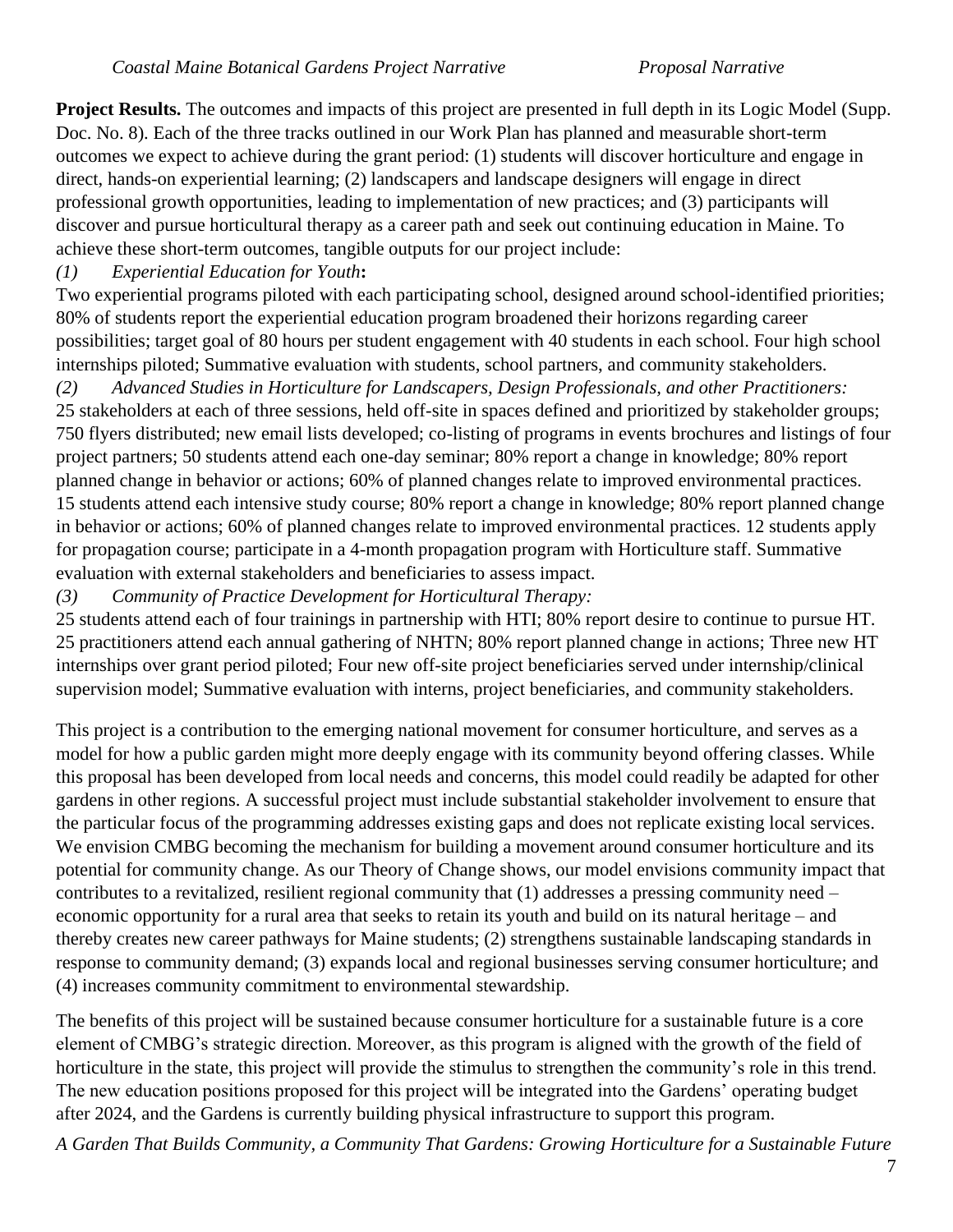| A Garden That Builds Community, a Community That Gardens: Growing Horticulture for a Sustainable Future |     |     |     |     |     |     |     |     |     |     |     |     |
|---------------------------------------------------------------------------------------------------------|-----|-----|-----|-----|-----|-----|-----|-----|-----|-----|-----|-----|
| Project Year 1 (2021-2022)                                                                              |     |     |     |     |     |     |     |     |     |     |     |     |
| Month                                                                                                   | Sep | Oct | Nov | Dec | Jan | Feb | Mar | Apr | May | Jun | Jul | Aug |
| <b>Activity</b>                                                                                         |     |     |     |     |     |     |     |     |     |     |     |     |
| Plenary meeting                                                                                         |     |     |     |     |     |     |     |     |     |     |     |     |
| Quarterly core team status reviews                                                                      |     |     |     |     |     |     |     |     |     |     |     |     |
|                                                                                                         |     |     |     |     |     |     |     |     |     |     |     |     |
| <b>Community Catalyst Track #1 (Experiential Education for Youth)</b>                                   |     |     |     |     |     |     |     |     |     |     |     |     |
| Survey, coordinate with regional educational leaders                                                    |     |     |     |     |     |     |     |     |     |     |     |     |
| Develop pilot programs with two schools                                                                 |     |     |     |     |     |     |     |     |     |     |     |     |
| Assess and refine pilot programs                                                                        |     |     |     |     |     |     |     |     |     |     |     |     |
| Create high school internships & field placements                                                       |     |     |     |     |     |     |     |     |     |     |     |     |
| Host first annual regional career day                                                                   |     |     |     |     |     |     |     |     |     |     |     |     |
| Collaboratively assess & evaluate new programs                                                          |     |     |     |     |     |     |     |     |     |     |     |     |
|                                                                                                         |     |     |     |     |     |     |     |     |     |     |     |     |
| <b>Community Catalyst Track #2 (Advanced Studies in Horticulture)</b>                                   |     |     |     |     |     |     |     |     |     |     |     |     |
| <b>Community Advisory Committee meetings</b>                                                            |     |     |     |     |     |     |     |     |     |     |     |     |
| Refine and evaluate pilot programs                                                                      |     |     |     |     |     |     |     |     |     |     |     |     |
| Create promotional materials                                                                            |     |     |     |     |     |     |     |     |     |     |     |     |
| Disseminate promotional materials                                                                       |     |     |     |     |     |     |     |     |     |     |     |     |
| Implement seminars and 4-week intensives                                                                |     |     |     |     |     |     |     |     |     |     |     |     |
| Bring professional development programs to CMBG                                                         |     |     |     |     |     |     |     |     |     |     |     |     |
| Partner with urban centers (on-going)                                                                   |     |     |     |     |     |     |     |     |     |     |     |     |
| Collaboratively assess & evaluate new programs                                                          |     |     |     |     |     |     |     |     |     |     |     |     |
|                                                                                                         |     |     |     |     |     |     |     |     |     |     |     |     |
| Community Catalyst Track #3 (Community of Practice for Hort. Therapy)                                   |     |     |     |     |     |     |     |     |     |     |     |     |
| <b>Community Advisory Committee meetings</b>                                                            |     |     |     |     |     |     |     |     |     |     |     |     |
| Refine pilot internship program                                                                         |     |     |     |     |     |     |     |     |     |     |     |     |
| Design off-site therapy program                                                                         |     |     |     |     |     |     |     |     |     |     |     |     |
| Pilot off-site therapy program                                                                          |     |     |     |     |     |     |     |     |     |     |     |     |
| Create promotional materials                                                                            |     |     |     |     |     |     |     |     |     |     |     |     |
| Disseminate promotional materials                                                                       |     |     |     |     |     |     |     |     |     |     |     |     |
| HTI annual trainings in Maine                                                                           |     |     |     |     |     |     |     |     |     |     |     |     |
| Collaboratively asses & evaluate                                                                        |     |     |     |     |     |     |     |     |     |     |     |     |
|                                                                                                         |     |     |     |     |     |     |     |     |     |     |     |     |
| <b>Formative and Summative evaluation</b>                                                               |     |     |     |     |     |     |     |     |     |     |     |     |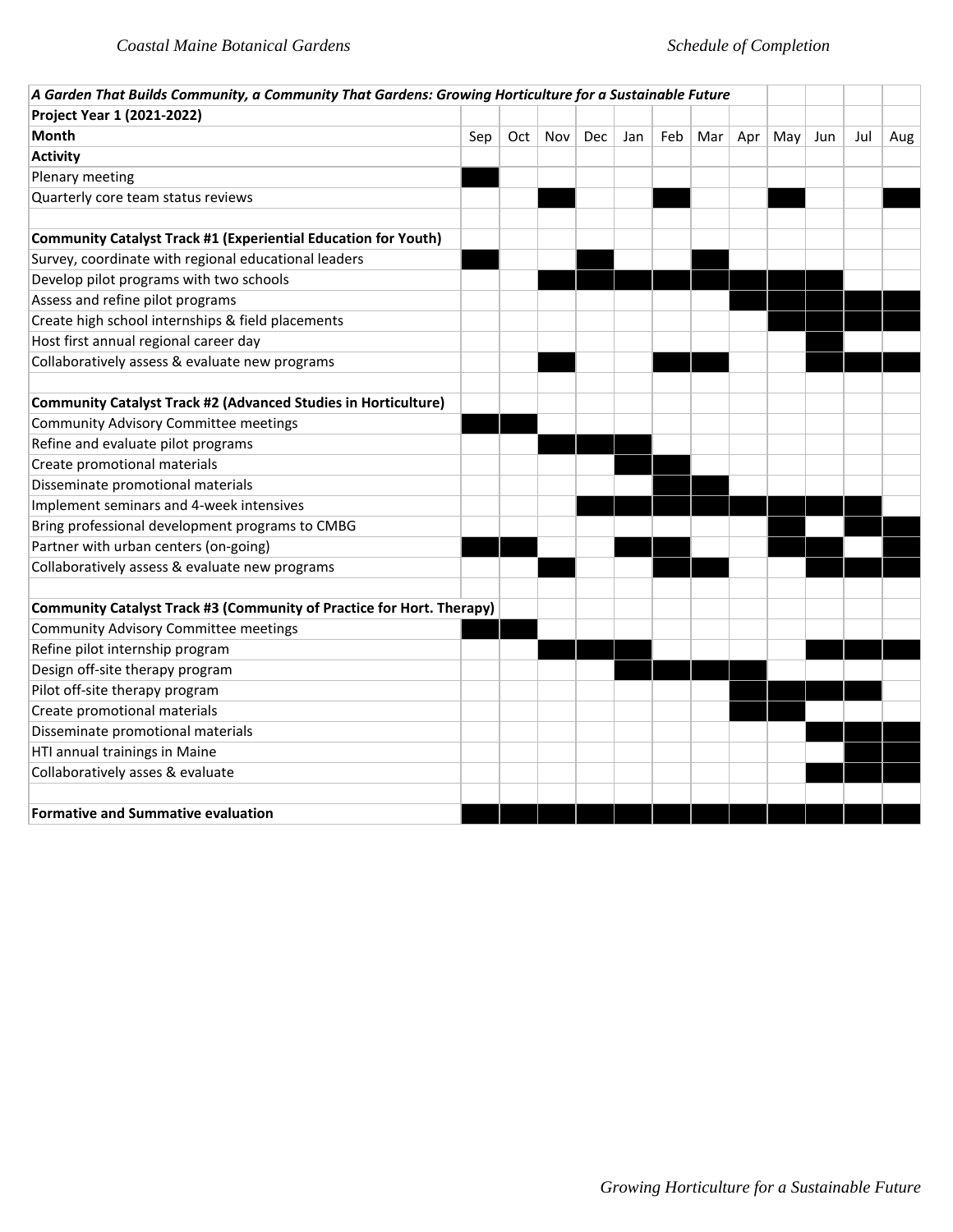| A Garden That Builds Community, a Community That Gardens: Growing Horticulture for a Sustainable Future |     |     |     |     |     |     |     |     |     |     |     |     |
|---------------------------------------------------------------------------------------------------------|-----|-----|-----|-----|-----|-----|-----|-----|-----|-----|-----|-----|
| Project Year 2 (2022-2023)                                                                              |     |     |     |     |     |     |     |     |     |     |     |     |
| Month                                                                                                   | Sep | Oct | Nov | Dec | Jan | Feb | Mar | Apr | May | Jun | Jul | Aug |
| <b>Activity</b>                                                                                         |     |     |     |     |     |     |     |     |     |     |     |     |
| 2nd Annual plenary meeting                                                                              |     |     |     |     |     |     |     |     |     |     |     |     |
| Quarterly core team status reviews                                                                      |     |     |     |     |     |     |     |     |     |     |     |     |
|                                                                                                         |     |     |     |     |     |     |     |     |     |     |     |     |
| Community Catalyst Track #1 (Experiential Education for Youth)                                          |     |     |     |     |     |     |     |     |     |     |     |     |
| Review status of experiential education programs                                                        |     |     |     |     |     |     |     |     |     |     |     |     |
| Remedial design of pilot programs                                                                       |     |     |     |     |     |     |     |     |     |     |     |     |
| Launch 1st iteration of student programs at CMBG                                                        |     |     |     |     |     |     |     |     |     |     |     |     |
| Assess and refine 1st iteration programs                                                                |     |     |     |     |     |     |     |     |     |     |     |     |
| 2nd year high school internships                                                                        |     |     |     |     |     |     |     |     |     |     |     |     |
| Host second annual regional career day                                                                  |     |     |     |     |     |     |     |     |     |     |     |     |
| Summative evaluation of new programs                                                                    |     |     |     |     |     |     |     |     |     |     |     |     |
|                                                                                                         |     |     |     |     |     |     |     |     |     |     |     |     |
| Community Catalyst Track #2 (Advanced Studies in Horticulture)                                          |     |     |     |     |     |     |     |     |     |     |     |     |
| Community Advisory Committee meetings                                                                   |     |     |     |     |     |     |     |     |     |     |     |     |
| Refine and evaluate 1st year programs                                                                   |     |     |     |     |     |     |     |     |     |     |     |     |
| Create promotional materials                                                                            |     |     |     |     |     |     |     |     |     |     |     |     |
| Disseminate promotional materials                                                                       |     |     |     |     |     |     |     |     |     |     |     |     |
| Launch fully developed 3 one-day seminars                                                               |     |     |     |     |     |     |     |     |     |     |     |     |
| Launch fully developed two 4-week intensives                                                            |     |     |     |     |     |     |     |     |     |     |     |     |
| Design plant propagation management course                                                              |     |     |     |     |     |     |     |     |     |     |     |     |
| Launch PPM course in new facility                                                                       |     |     |     |     |     |     |     |     |     |     |     |     |
| Partner with urban centers (on-going)                                                                   |     |     |     |     |     |     |     |     |     |     |     |     |
| Summative evaluation of new programs                                                                    |     |     |     |     |     |     |     |     |     |     |     |     |
|                                                                                                         |     |     |     |     |     |     |     |     |     |     |     |     |
| Community Catalyst Track #3 (Community of Practice for Hort. Therapy)                                   |     |     |     |     |     |     |     |     |     |     |     |     |
| Community Advisory Committee meetings                                                                   |     |     |     |     |     |     |     |     |     |     |     |     |
| Refine pilot internship program                                                                         |     |     |     |     |     |     |     |     |     |     |     |     |
| Design off-site therapy program                                                                         |     |     |     |     |     |     |     |     |     |     |     |     |
| Pilot off-site therapy program                                                                          |     |     |     |     |     |     |     |     |     |     |     |     |
| Create promotional materials                                                                            |     |     |     |     |     |     |     |     |     |     |     |     |
| Disseminate promotional materials                                                                       |     |     |     |     |     |     |     |     |     |     |     |     |
| HTI annual trainings in Maine                                                                           |     |     |     |     |     |     |     |     |     |     |     |     |
| Summative evaluation of new programs                                                                    |     |     |     |     |     |     |     |     |     |     |     |     |
|                                                                                                         |     |     |     |     |     |     |     |     |     |     |     |     |
| <b>Formative and Summative evaluation</b>                                                               |     |     |     |     |     |     |     |     |     |     |     |     |